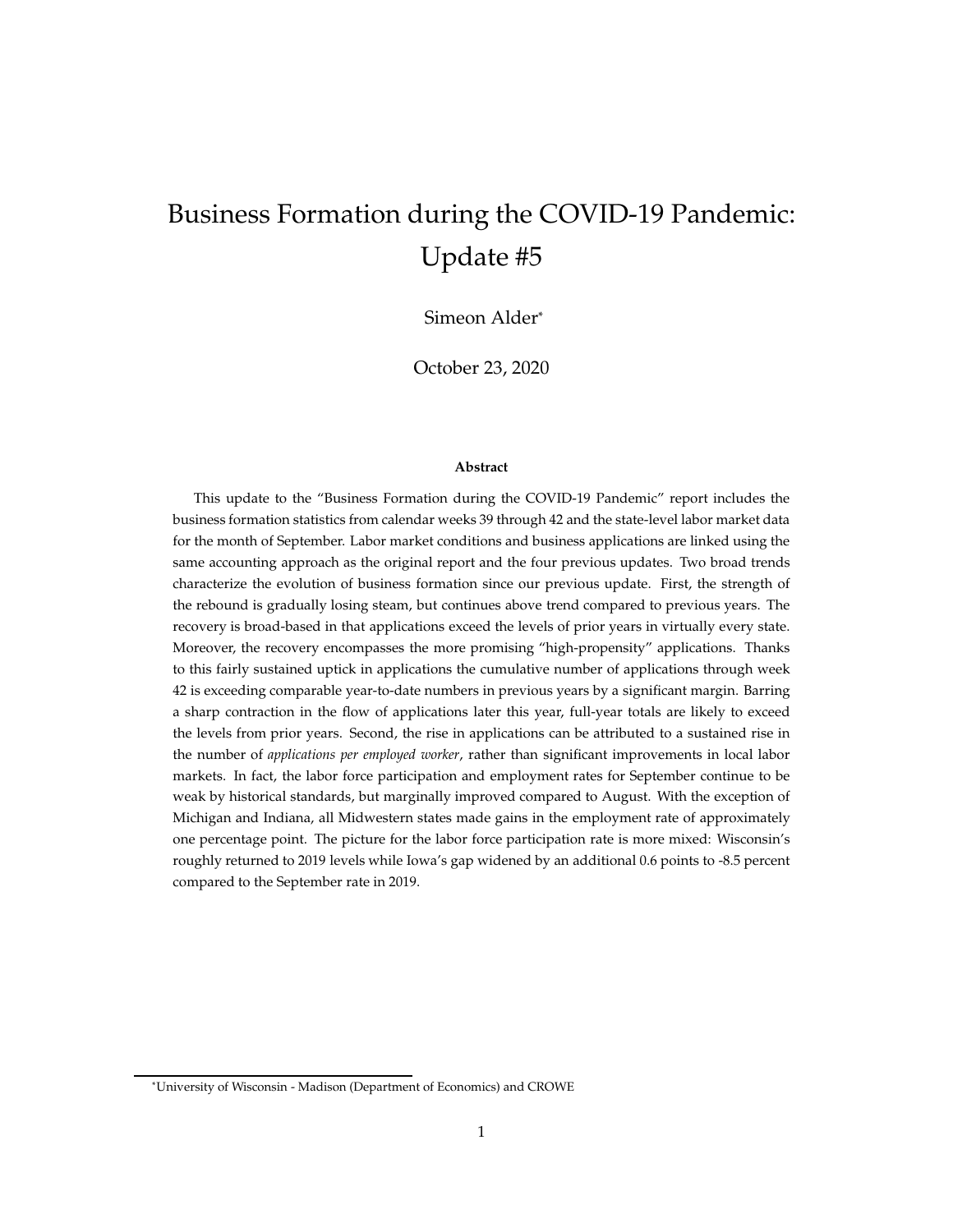<span id="page-1-0"></span>

Figure 1: Wisconsin

### **1 Update**

This report updates the previously published figures and tables with four additional weeks worth of business applications, namely weeks 39 (ending September 26) through 42 (ending October 17), and one additional month (September) of local labor market data.

Two aspects of the data are worth highlighting: the continued strength in the number of weekly applications and a strengthening of the trends we highlighted in our growth decomposition in the previous update.

#### **1.1 Weekly Applications**

The recovery of business applications has lost some steam since early July, but the number of applications remains above same-week levels in 2017-2019. In weeks 39 through 42 virtually all states continue to report higher numbers of applications compared to the same weeks in prior years although the number of "excess" applications is far more modest. As a result, the gap in cumulative year-todate applications – shown relative to full-year totals in 2017 – that opened up in the spring and was reversed over the course of the summer has widened slightly.

Wisconsin (Figures [1a](#page-1-0) and [1b](#page-1-0) for total and high-propensity applications, respectively) broadly follows the evolution of applications at the national level (Figures [2a](#page-2-0) and [2b\)](#page-2-0): a sharp drop in the spring, particularly in the number of high-propensity applications, followed by a robust rebound from late May through early July, and somewhat weakening dynamism since then.

In the Midwest more broadly, all states are reporting higher than usual numbers of applications, although there is some variation in the strength of these trends across states. The evolution of applications in Indiana, Michigan, and Minnesota is comparable to Wisconsin's (Figures [12,](#page-11-0) [13,](#page-11-1) and [14](#page-11-2) in the appendix).

Illinois (Figure [11\)](#page-10-0) had a particularly strong spike in mid to late June, after which the numbers dropped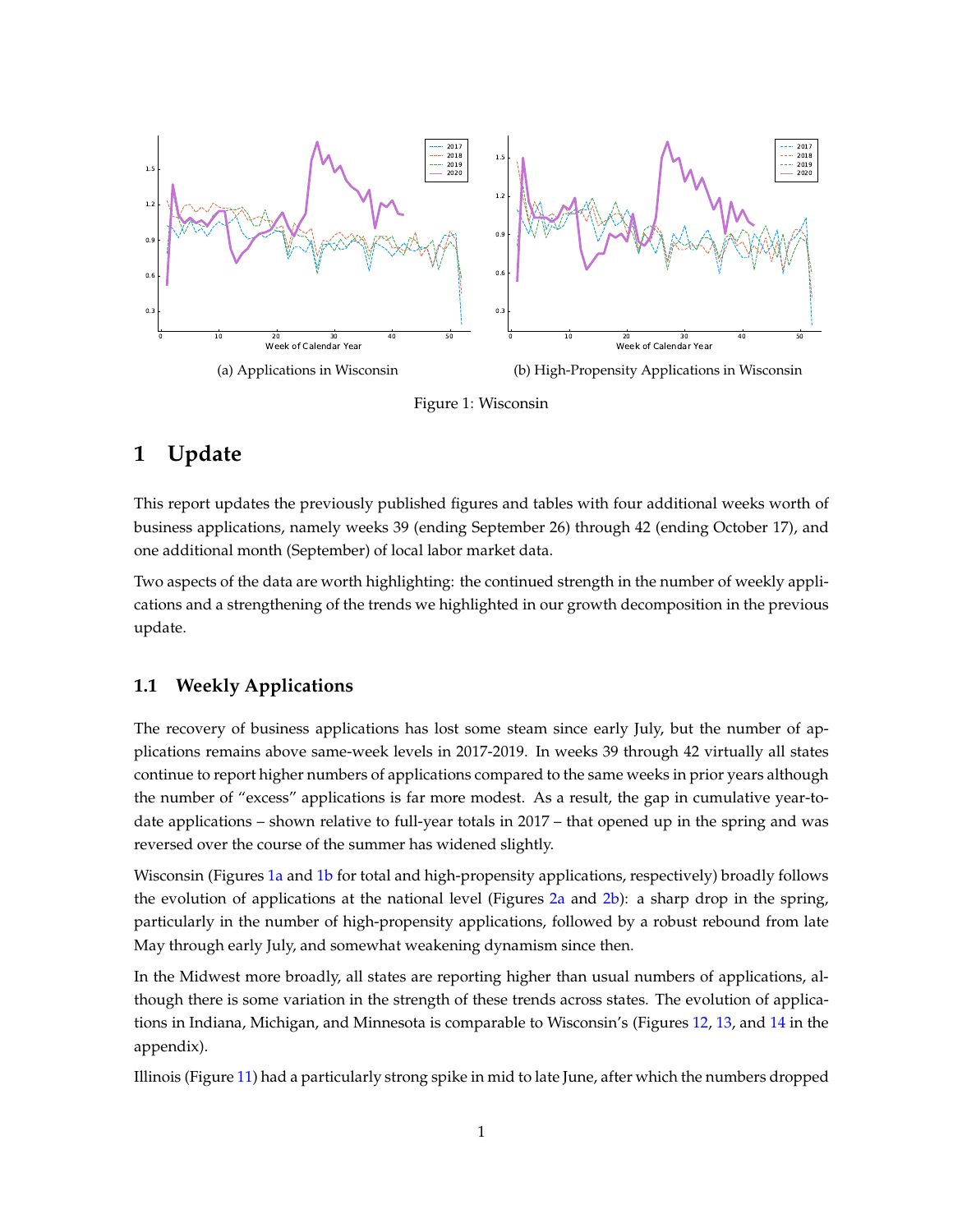<span id="page-2-1"></span><span id="page-2-0"></span>

Figure 3: Wisconsin: Cumulative Applications Weeks 1-38

more sharply than elsewhere (while still significantly above the same-week levels in previous years).

Iowa's numbers, in contrast, are less volatile (Figure [10\)](#page-10-1). The drop in applications earlier in the year was followed by a more muted recovery and, in recent weeks, have been broadly in line with the years 2017-2019. Not surprisingly, the number of applications year-to-date in Iowa is roughly on par with 2019 while all other Midwestern states, as well as the U.S. as a whole, have cumulative application numbers at record levels (since 2017).

Figures [4](#page-3-0) and [3](#page-2-1) plot the year-to-date applications for the first 38 weeks in the past four calendar years for Wisconsin (Figure [3\)](#page-2-1) and for the U.S. (Figure [4\)](#page-3-0).

#### **1.2 Growth Accounting during the COVID-19 Pandemic**

How are these trends related to the broader labor market dynamics during the COVID-19 pandemic? In previous updates we emphasized the disconnect between local labor market conditions, which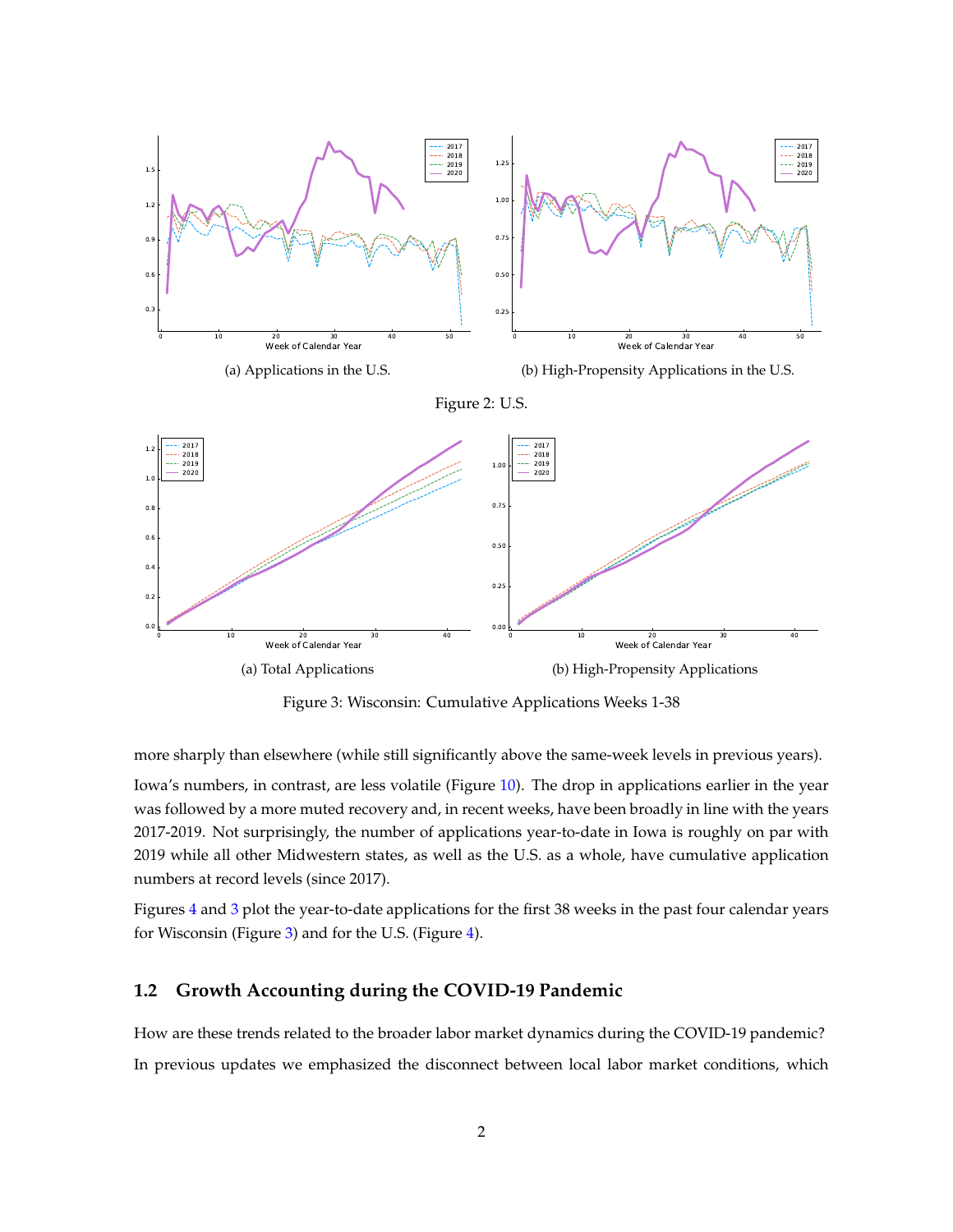<span id="page-3-0"></span>

Figure 4: U.S.: Cumulative Applications Weeks 1-38

continue to be poor, and the recovery in business formation. This broad pattern continues to hold and it raises some questions with respect to the sustainability of the rise in business dynamism. The overall picture hasn't changed significantly since our August update, but the application flows are showing some signs of softness.

In order to highlight the relationship between labor market conditions and business applications, we decompose the number of applications per person into three components: (1) the number of applications *per worker*, (2) the employment rate (which equals one minus the unemployment rate), and (3) the labor force participation rate. This decomposition relates business formation to standard measures of local labor market conditions and the following equation is satisfied as a matter of pure accounting:

$$
\underbrace{\frac{A_{i,t}}{CNIP_{i,t}}}_{\text{applications per person}} \equiv \underbrace{\frac{A_{i,t}}{EMP_{i,t}}}_{\text{applications per worker}} \times \underbrace{\frac{EMP_{i,t}}{CLF_{i,t}}}_{=ER} \times \underbrace{\frac{CLF_{i,t}}{CNIP_{i,t}}}_{=LFPR},\tag{1}
$$

where  $A_{i,t}$  is the number of applications in location i and time t,  $CNIP_{i,t}$  is the civilian non-institutionalized population age 16 and older (or civilian working-age population),  $EMP_{i,t}$  is the number of employed workers, and  $CLF_{i,t}$  is the civilian labor force (i.e. employed plus unemployed workers). The BLS reports the number of applications for various categories of applications. Our analysis here is limited to (1) the total number of applications and (2) so-called "high-propensity" applications, which are more likely to ultimately yield a business entry.

Compared to the August-to-August decomposition in Table [2,](#page-5-0) three broad trends emerge in the September numbers, which are reported in Table [1:](#page-5-1)

1. The number of applications per person (and per worker) continue to be high by historical standards, but the log point differences have shrunk considerably between August and September. "Excess" applications compared to the same month in 2019 expressed in log points have dropped by a factor of 2-2.5 throughout the Midwest. High-propensity applications have dropped by a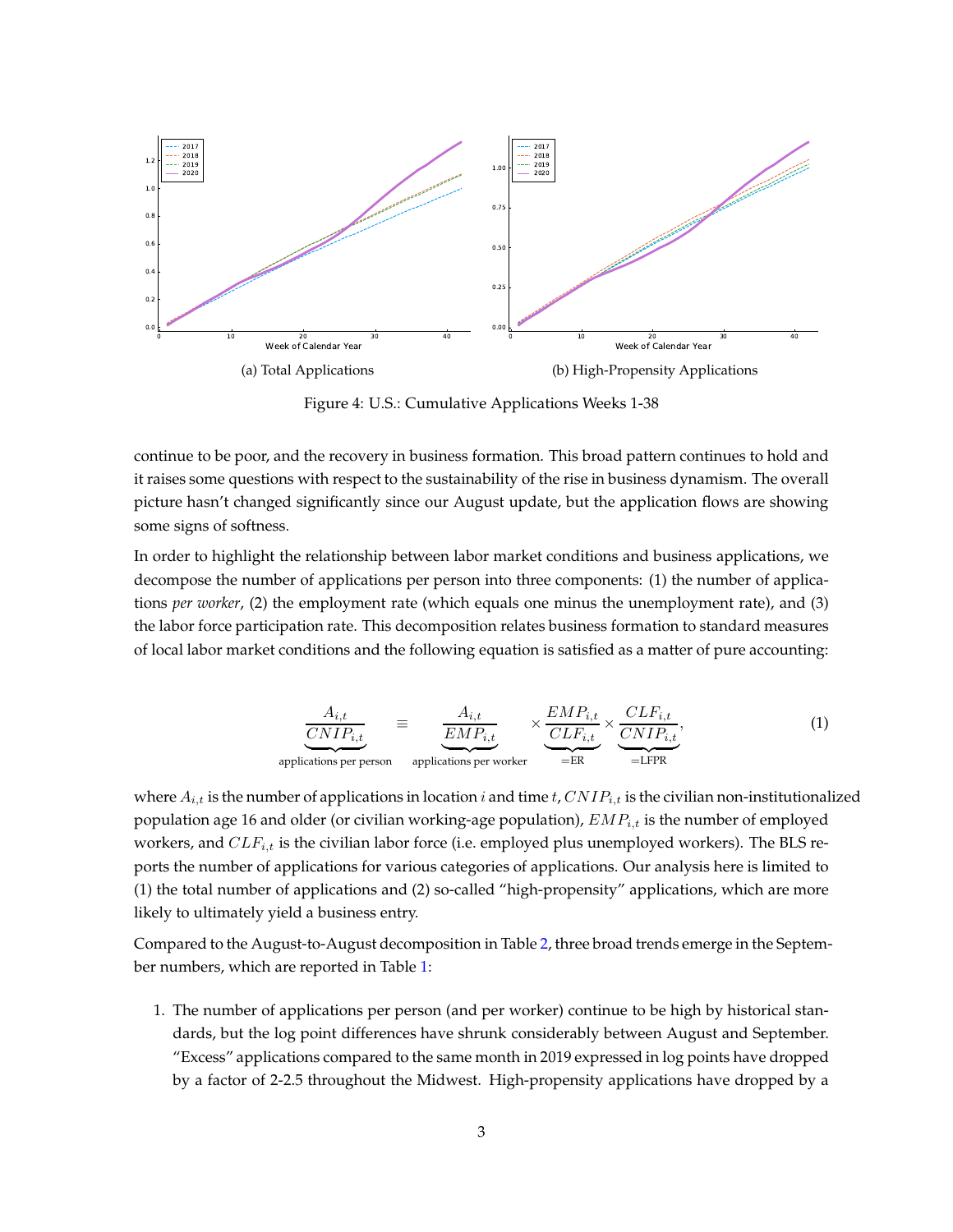factor of roughly 3, except in Michigan (where both types of applications dropped by a factor of about 2).

- 2. The employment rates have improved in all Midwestern states, except Michigan. Minnesota saw the biggest improvement (1.5 log points). The gains elsewhere have been more modest. Compared to the spring and summer of 2020, labor market conditions are improving but the picture remains fairly grim overall.
- 3. The year-on-year gap in the labor force participation rate (LFPR) has shrunk, except in Iowa, where the rate dropped by an additional 0.6 points to -8.5 percent.

It is worth noting that Midwestern states, with the exception of Michigan, have high LFPRs by national standards. The change in the *national* LFPR was 2.6 log points between July 2019 and July 2020.<sup>[1](#page-4-0)</sup>

Clearly, the rise in business formation continues to be driven by an increase in the number of *applications per employed worker*, rather than significant improvements in local labor markets.

The mechanism underlying the rise in business applications remains unclear. While improvements in labor market conditions can account for a recovery from the low application numbers in March and April, they cannot shed much light on the "overshooting" in June through September.

One possible explanation is that the rise in business applications reflects a rise in self-employment as an alternative pathway from unemployment or "out-of-the-labor-force" status to employment. Since business applications are not linked to the applicants' labor market status we cannot substantiate this hypothesis based on the Census' *Business Formation Statistics* and the BLS' *State Employment and Unemployment* reports.

It is also conceivable that the rise in gross business formation is partially a response to a rise in business *failures*. With no real-time data on firm shutdowns or establishment deaths, this is a hypothesis that cannot be corroborated at this time, unfortunately.<sup>[2](#page-4-1)</sup>

### **2 Conclusion**

The five additional weeks of application data and the extra month of local labor market data corroborated the ongoing divergence of labor market conditions and business formation. The underlying mechanism, however, remains unclear and due to the lack of timely firm *exit* data we cannot gauge *net* (as opposed to *gross*) business formation accurately. At this time, our understanding of the effect of the COVID-19 pandemic on business dynamics remains tentative.

<span id="page-4-0"></span><sup>&</sup>lt;sup>1</sup>In September 2020, the US LFPR was 61.4 percent, down from 63.2 percent one year earlier. This year-on-year gap remains virtually unchanged compared to July. LFPRs in the Midwest in September of 2020 were in the 63 to 69 percent range, except for Michigan at 61 percent.

<span id="page-4-1"></span><sup>2</sup>The Census' *Business Dynamics Statistics* (BDS) account for both entry and exit of firms and establishments, but the data is released with a significant lag. The data for 2017 is scheduled for release in the fall of 2020.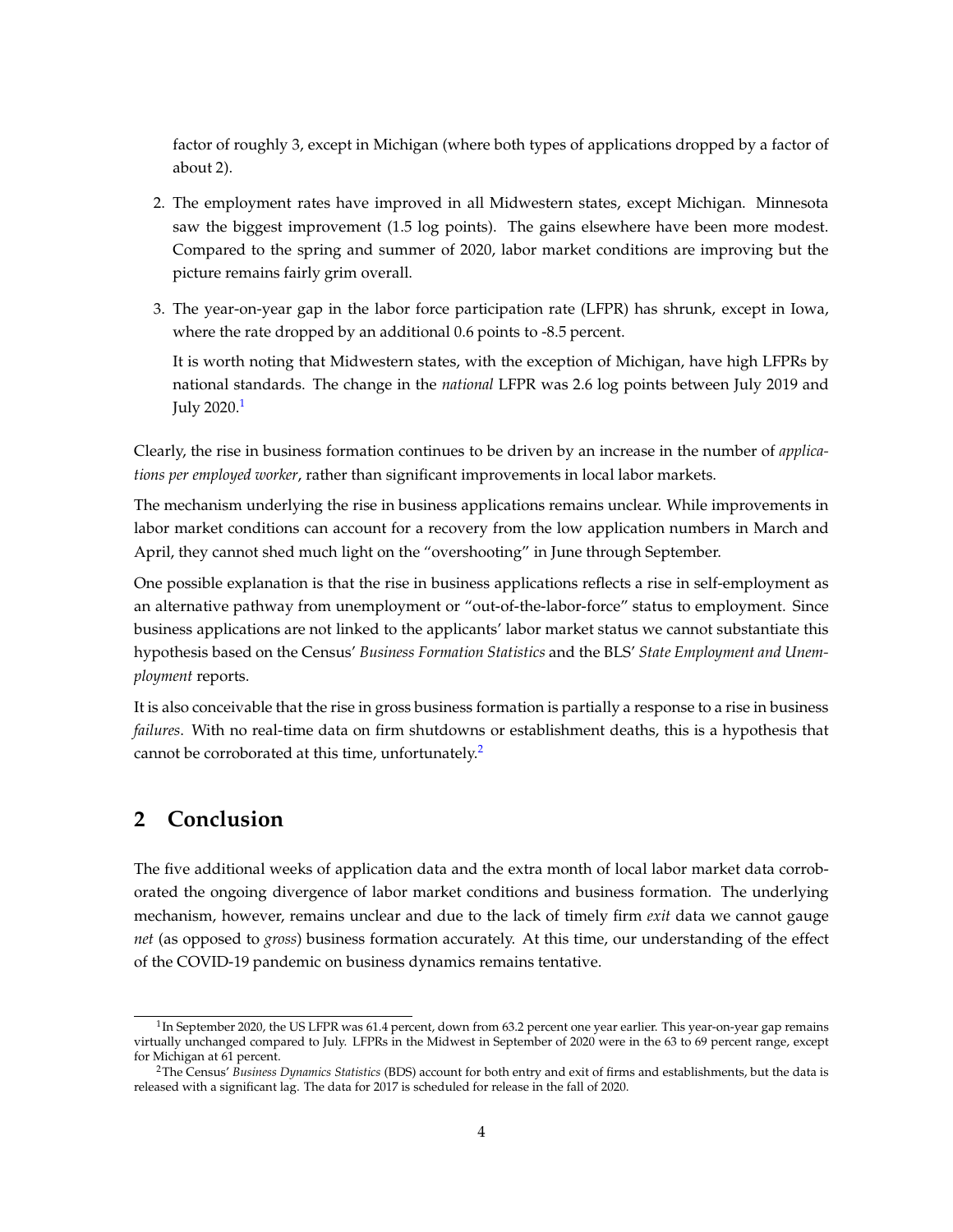<span id="page-5-1"></span>

|                           | WI       | IL.                          | MN       | <b>IA</b> | IN       | MI       |  |
|---------------------------|----------|------------------------------|----------|-----------|----------|----------|--|
| (a) Business Applications |          |                              |          |           |          |          |  |
| Applications per person   | $25.0\%$ | $45.0\%$                     | 21.7%    | 16.3%     | $29.2\%$ | 49.4%    |  |
| Applications per worker   | 26.5%    | 52.5%                        | 27.3%    | 26.8%     | 34.5%    | 55.6%    |  |
| ER                        | $-1.9\%$ | $-6.7\%$                     | $-2.9\%$ | $-2.0\%$  | $-3.1\%$ | $-5.0\%$ |  |
| <b>LFPR</b>               | 0.5%     | $-0.7\%$                     | $-2.7\%$ | $-8.5\%$  | $-2.1\%$ | $-1.3\%$ |  |
| (b) High-Propensity       |          |                              |          |           |          |          |  |
|                           |          | <b>Business Applications</b> |          |           |          |          |  |
| High-propensity           |          |                              |          |           |          |          |  |
| applications per person   | 18.8%    | 35.3%                        | $15.7\%$ | $12.9\%$  | $15.4\%$ | 47.2%    |  |
| High-propensity           |          |                              |          |           |          |          |  |
| applications per worker   | $20.2\%$ | 42.8%                        | 21.3%    | $23.4\%$  | 20.6%    | 53.4%    |  |
| ER                        | $-1.9\%$ | $-6.7\%$                     | $-2.9\%$ | $-2.0\%$  | $-3.1\%$ | $-5.0\%$ |  |
| LFPR                      | 0.5%     | $-0.7\%$                     | $-2.7\%$ | $-8.5\%$  | $-2.1\%$ | $-1.3\%$ |  |

Table 1: 12-Month Log Differences (September 2019 - September 2020)

<span id="page-5-0"></span>

|                                                     | WI       | IL.       | MN       | <b>IA</b> | IN       | МI       |  |
|-----------------------------------------------------|----------|-----------|----------|-----------|----------|----------|--|
| (a) Business Applications                           |          |           |          |           |          |          |  |
| Applications per person                             | 56.1%    | $92.0\%$  | 53.8%    | 41.8%     | 68.3%    | 94.2%    |  |
| Applications per worker                             | 61.3%    | $101.0\%$ | $59.0\%$ | $53.1\%$  | 72.9%    | 99.9%    |  |
| ER.                                                 | $-2.8\%$ | $-7.5\%$  | $-4.4\%$ | $-3.3\%$  | $-3.3\%$ | $-5.0\%$ |  |
| <b>LFPR</b>                                         | $-2.4\%$ | $-1.5\%$  | $-0.8\%$ | $-7.9\%$  | $-1.3\%$ | $-2.7\%$ |  |
| (b) High-Propensity<br><b>Business Applications</b> |          |           |          |           |          |          |  |
| High-propensity                                     |          |           |          |           |          |          |  |
| applications per person                             | 54.1%    | 81.7%     | 48.3%    | 43.6%     | 59.6%    | 86.8%    |  |
| High-propensity                                     |          |           |          |           |          |          |  |
| applications per worker                             | 59.3%    | $90.7\%$  | 53.5%    | 54.8%     | $64.2\%$ | 92.5%    |  |
| ER                                                  | $-2.8%$  | $-7.5\%$  | $-4.4\%$ | $-3.3\%$  | $-3.3\%$ | $-5.0\%$ |  |
| <b>LFPR</b>                                         | $-2.4\%$ | $-1.5\%$  | $-0.8\%$ | $-7.9\%$  | $-1.3\%$ | $-2.7\%$ |  |

Table 2: 12-Month Log Differences (August 2019 - August 2020)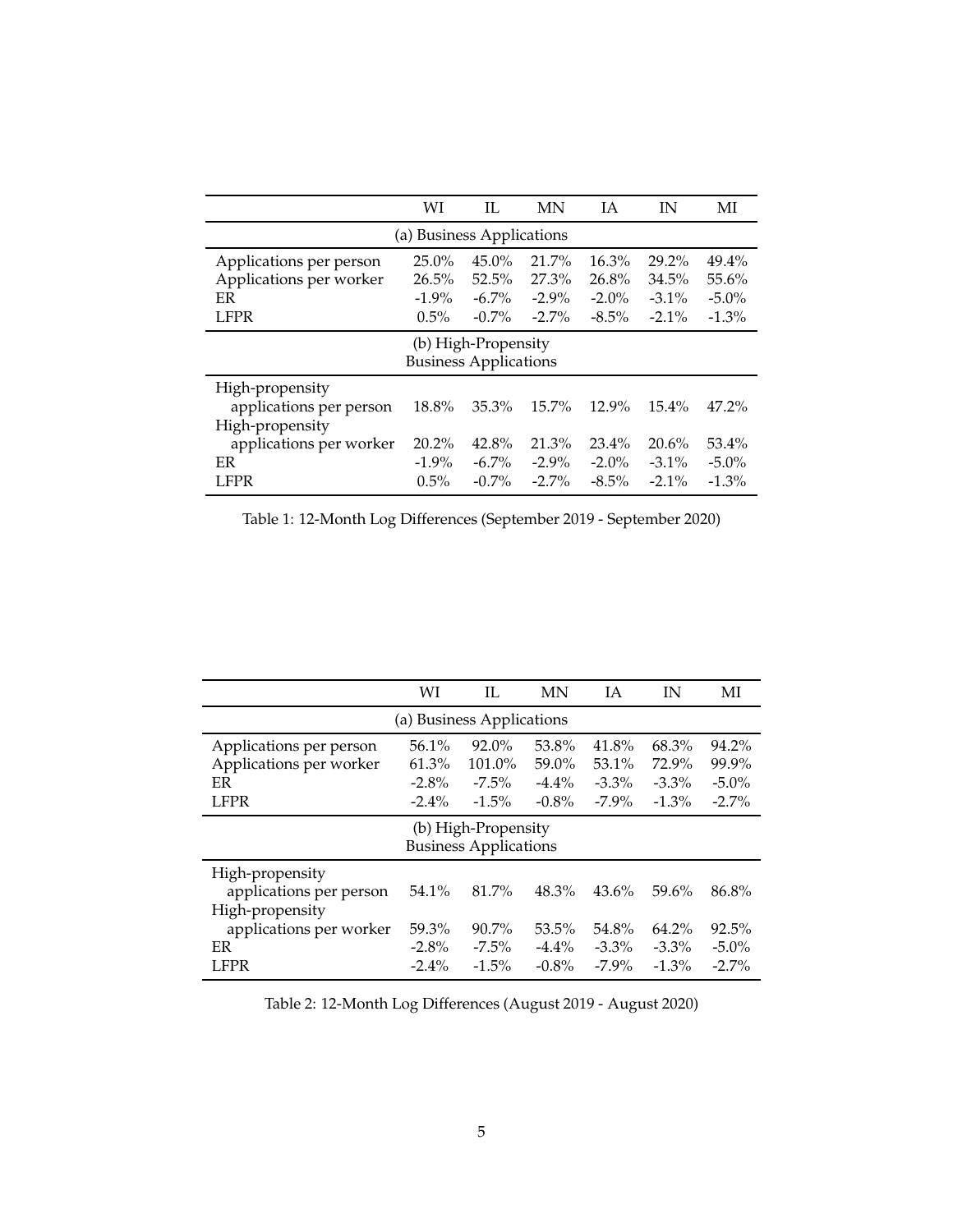|                           | WI       | IL                           | <b>MN</b> | <b>IA</b> | IN       | МI        |  |
|---------------------------|----------|------------------------------|-----------|-----------|----------|-----------|--|
| (a) Business Applications |          |                              |           |           |          |           |  |
| Applications per person   | $66.2\%$ | 113.5%                       | 47.6%     | $40.0\%$  | 79.0%    | $95.5\%$  |  |
| Applications per worker   | 73.0%    | 124.4%                       | 53.6%     | 46.2%     | $86.0\%$ | $103.0\%$ |  |
| FR.                       | $-3.6\%$ | $-7.7\%$                     | $-4.5\%$  | $-3.9\%$  | $-4.7\%$ | $-4.8\%$  |  |
| <b>LFPR</b>               | $-3.2\%$ | $-3.2\%$                     | $-1.4\%$  | $-7.3\%$  | $-2.4\%$ | $-2.7\%$  |  |
| (b) High-Propensity       |          |                              |           |           |          |           |  |
|                           |          | <b>Business Applications</b> |           |           |          |           |  |
| High-propensity           |          |                              |           |           |          |           |  |
| applications per person   | $60.4\%$ | 98.6%                        | $47.0\%$  | 27.7%     | 74.6%    | 85.7%     |  |
| High-propensity           |          |                              |           |           |          |           |  |
| applications per worker   | $67.2\%$ | 109.5%                       | 53.0%     | $39.0\%$  | 81.7%    | $93.2\%$  |  |
| ER                        | $-3.6\%$ | $-7.7\%$                     | $-4.5\%$  | $-3.9\%$  | $-4.7\%$ | $-4.8\%$  |  |
| LFPR.                     | $-3.2\%$ | $-3.2\%$                     | $-1.4\%$  | $-7.3\%$  | $-2.4\%$ | $-2.7\%$  |  |

Table 3: 12-Month Log Differences (July 2019 - July 2020)

|                                                     | WI       | IL        | MN       | <b>IA</b> | IN       | МI       |  |
|-----------------------------------------------------|----------|-----------|----------|-----------|----------|----------|--|
| (a) Business Applications                           |          |           |          |           |          |          |  |
| Applications per person                             | 29.9%    | 78.4%     | $18.7\%$ | $19.1\%$  | $41.0\%$ | 37.5%    |  |
| Applications per worker                             | $37.4\%$ | 89.2%     | 24.8%    | $30.7\%$  | 49.6%    | 49.1%    |  |
| ER                                                  | $-5.3\%$ | $-11.6\%$ | $-5.6\%$ | $-5.4\%$  | $-8.4\%$ | $-11.8%$ |  |
| <b>LFPR</b>                                         | $-2.1\%$ | 0.8%      | $-0.5\%$ | $-6.1\%$  | $-0.1\%$ | $0.2\%$  |  |
| (b) High-Propensity<br><b>Business Applications</b> |          |           |          |           |          |          |  |
| High-propensity                                     |          |           |          |           |          |          |  |
| applications per person                             | 19.8%    | 64.3%     | 15.3%    | $9.1\%$   | $37.4\%$ | $24.0\%$ |  |
| High-propensity                                     |          |           |          |           |          |          |  |
| applications per worker                             | 27.3%    | $75.1\%$  | 21.4%    | $20.7\%$  | $46.0\%$ | 35.5%    |  |
| ER                                                  | $-5.3\%$ | $-11.6%$  | $-5.6\%$ | $-5.4\%$  | $-8.4\%$ | $-11.8%$ |  |
| LFPR                                                | $-2.1\%$ | 0.8%      | $-0.5\%$ | $-6.1\%$  | $-0.1\%$ | $0.2\%$  |  |

Table 4: 12-Month Log Differences (June 2019 - June 2020)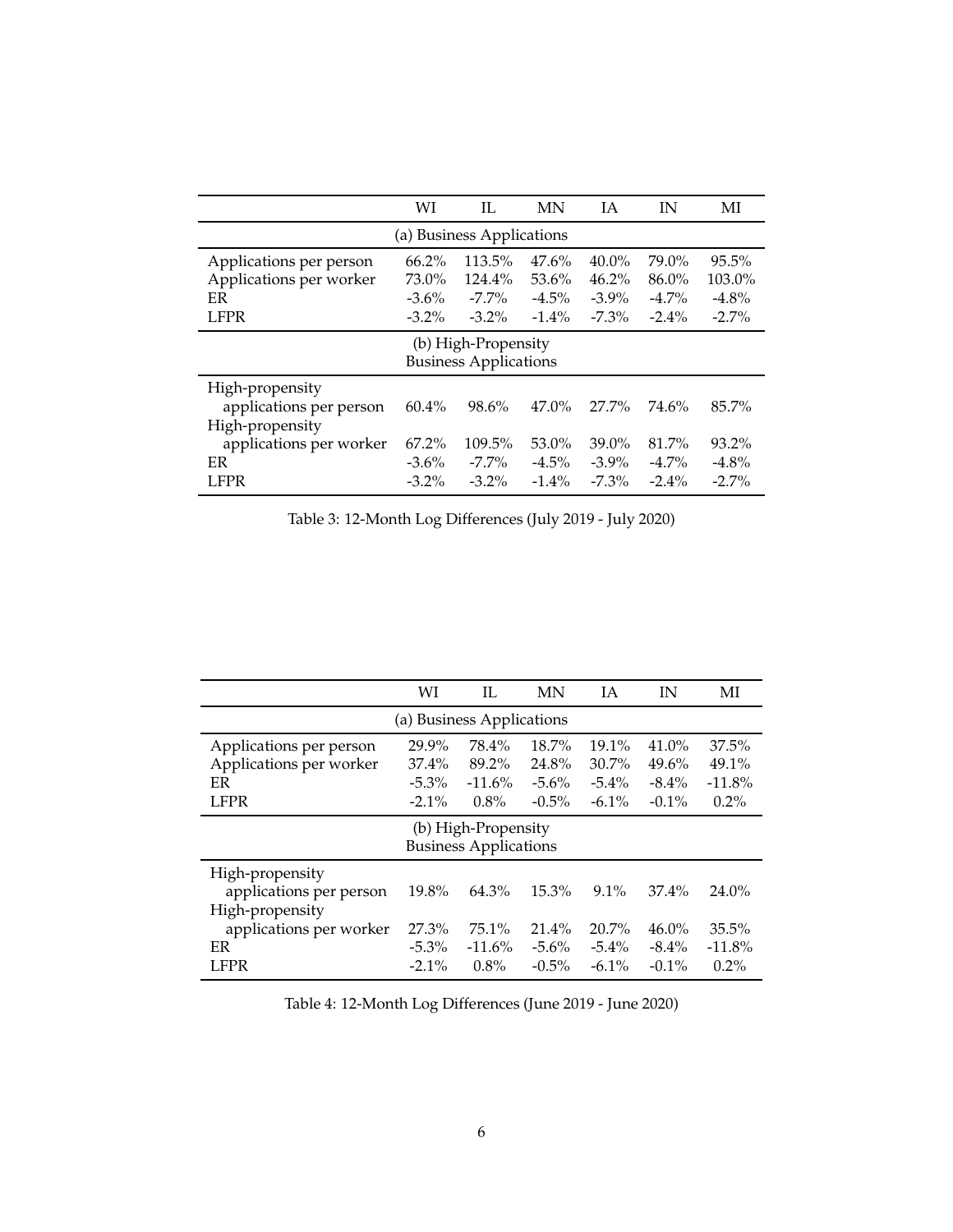|                                                                         | WI                                          | IL.                                           | MN                                           | <b>IA</b>                                     | IN                                          | MI                                         |  |
|-------------------------------------------------------------------------|---------------------------------------------|-----------------------------------------------|----------------------------------------------|-----------------------------------------------|---------------------------------------------|--------------------------------------------|--|
| (a) Business Applications                                               |                                             |                                               |                                              |                                               |                                             |                                            |  |
| Applications per person<br>Applications per worker<br>ER<br><b>LFPR</b> | $6.9\%$<br>$16.9\%$<br>$-9.4\%$<br>$-0.6\%$ | $-3.4\%$<br>$11.1\%$<br>$-12.4\%$<br>$-2.2\%$ | $-9.3\%$<br>$-0.3\%$<br>$-7.1\%$<br>$-1.9\%$ | $-12.6\%$<br>$-1.8\%$<br>$-7.8\%$<br>$-3.0\%$ | $-11.5%$<br>$23.0\%$<br>$-9.6%$<br>$-1.8\%$ | $-1.4\%$<br>21.7%<br>$-19.4\%$<br>$-3.7\%$ |  |
| (b) High-Propensity<br><b>Business Applications</b>                     |                                             |                                               |                                              |                                               |                                             |                                            |  |
| High-propensity<br>applications per person<br>High-propensity           | $-5.1\%$                                    | $-21.8%$                                      | $-18.2\%$                                    | $-18.8\%$                                     | $-0.0\%$                                    | $-18.8\%$                                  |  |
| applications per worker<br>ER<br><b>LFPR</b>                            | $4.9\%$<br>$-9.4\%$<br>$-0.6\%$             | $-7.3\%$<br>$-12.4\%$<br>$-2.2\%$             | $-9.2\%$<br>$-7.1\%$<br>$-1.9\%$             | $-8.1\%$<br>$-7.8\%$<br>$-3.0\%$              | $11.4\%$<br>$-9.6\%$<br>$-1.8\%$            | $4.3\%$<br>$-19.4\%$<br>$-3.7\%$           |  |

Table 5: 12-Month Log Differences (May 2019 - May 2020)

|                                                     | WI        | IL.       | MN        | IΑ        | IN        | MI        |  |  |
|-----------------------------------------------------|-----------|-----------|-----------|-----------|-----------|-----------|--|--|
| (a) Business Applications                           |           |           |           |           |           |           |  |  |
| Applications per person                             | $-20.3\%$ | $-24.2\%$ | $-20.3\%$ | $-20.5\%$ | $-15.8\%$ | $-24.3\%$ |  |  |
| Applications per worker                             | $-6.9\%$  | $-4.8\%$  | $-12.6\%$ | $-10.4\%$ | $5.1\%$   | $5.9\%$   |  |  |
| ER                                                  | $-12.6%$  | $-14.8\%$ | $-5.9\%$  | $-8.8\%$  | $-15.9\%$ | $-23.4\%$ |  |  |
| <b>LFPR</b>                                         | $-0.8\%$  | $-4.6\%$  | $-1.9\%$  | $-1.3\%$  | $-5.1\%$  | $-6.7\%$  |  |  |
| (b) High-Propensity<br><b>Business Applications</b> |           |           |           |           |           |           |  |  |
| High-propensity                                     |           |           |           |           |           |           |  |  |
| applications per person                             | $-29.5\%$ | $-43.1\%$ | $-22.3%$  | $-24.9\%$ | $-22.8%$  | $-37.8\%$ |  |  |
| High-propensity                                     |           |           |           |           |           |           |  |  |
| applications per worker                             | $-16.1\%$ | $-23.7\%$ | $-14.6\%$ | $-14.8\%$ | $-1.9\%$  | $-7.6\%$  |  |  |
| ER                                                  | $-12.6%$  | $-14.8\%$ | $-5.9\%$  | $-8.8\%$  | $-15.9\%$ | $-23.4\%$ |  |  |
| LFPR                                                | $-0.8\%$  | $-4.6\%$  | $-1.9\%$  | $-1.3\%$  | $-5.1\%$  | $-6.7\%$  |  |  |

Table 6: 12-Month Log Differences (April 2019 - April 2020)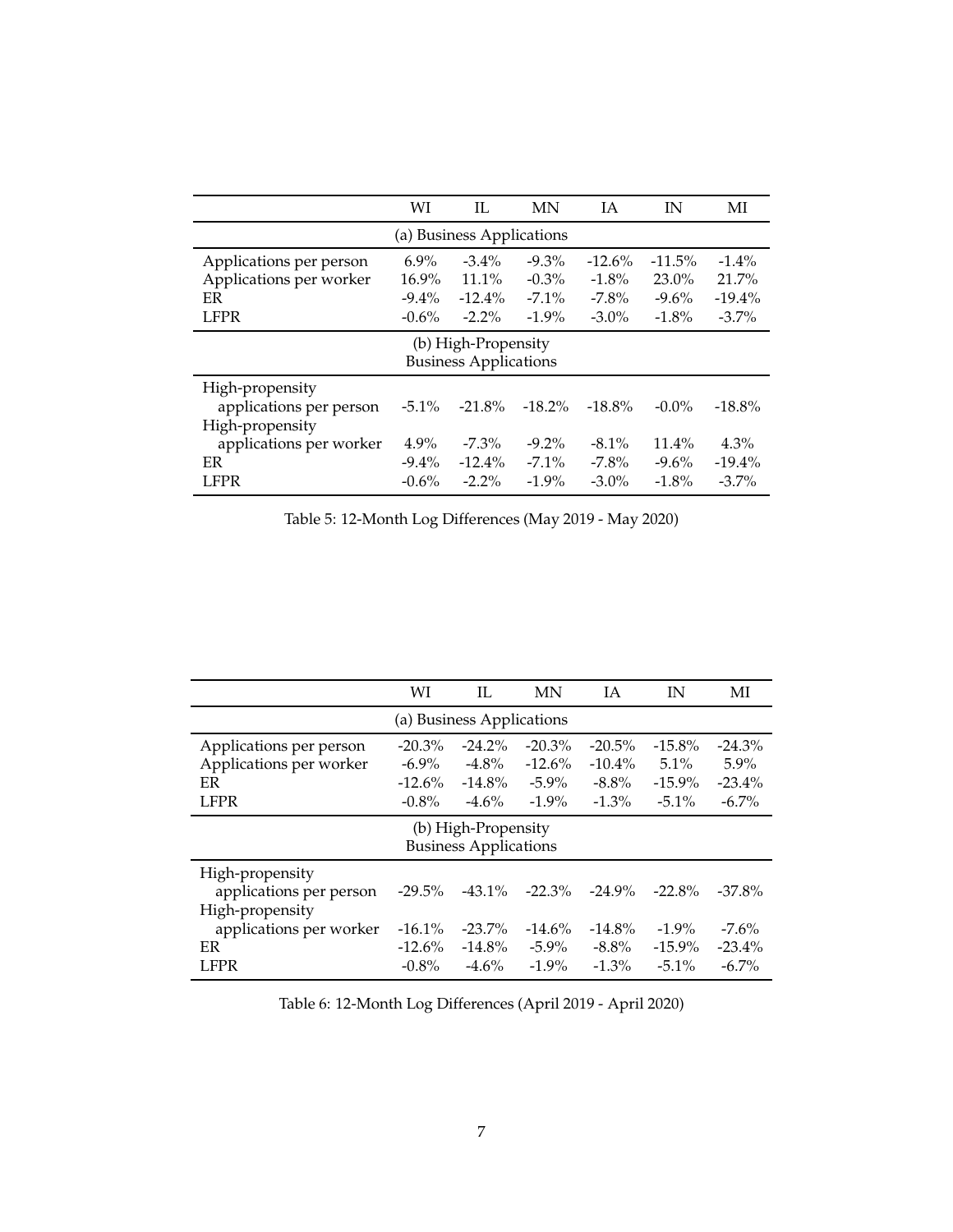

## **A Weekly Business Applications in Six Midwestern States**

Figure 6: Illinois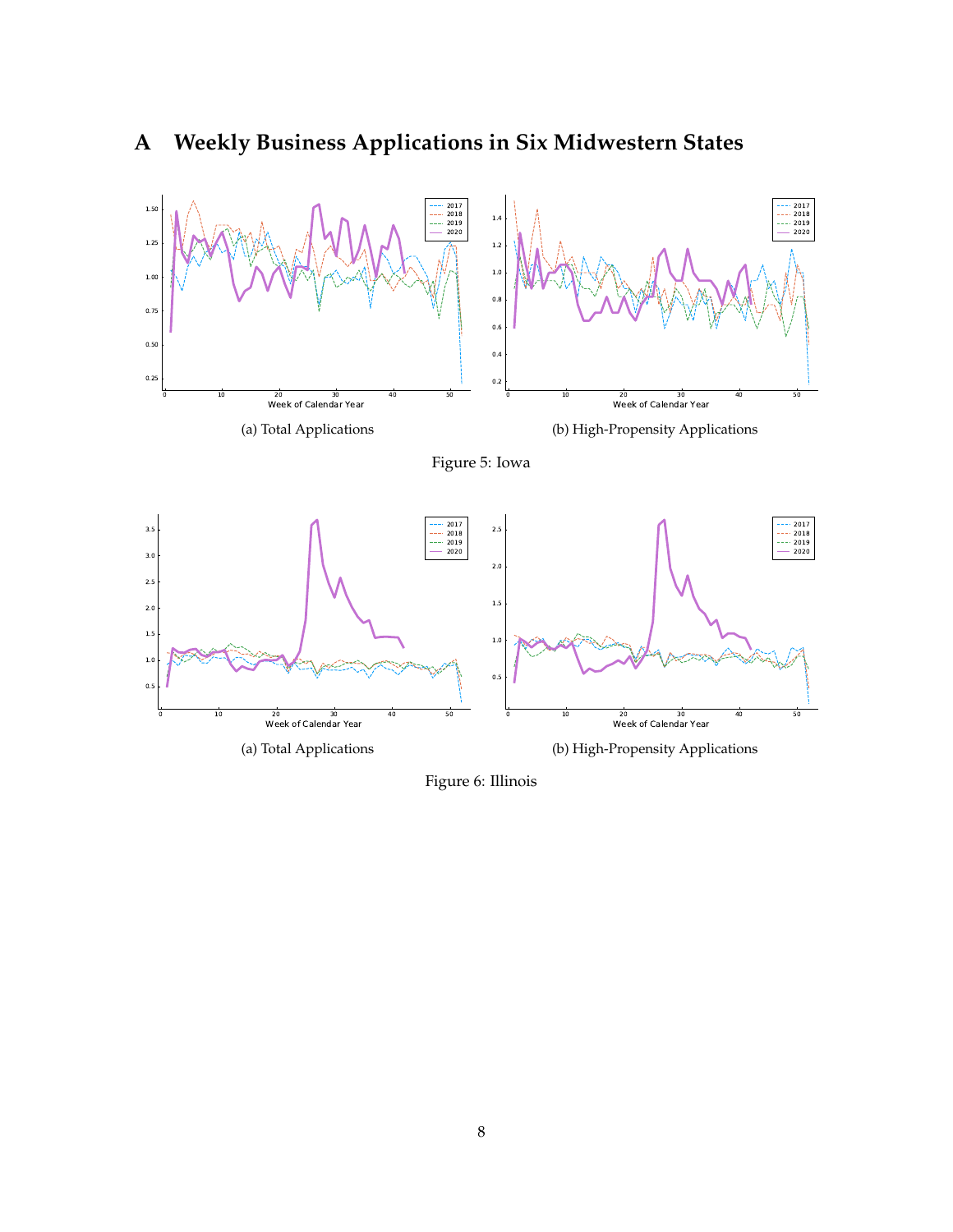





Figure 8: Michigan



Figure 9: Minnesota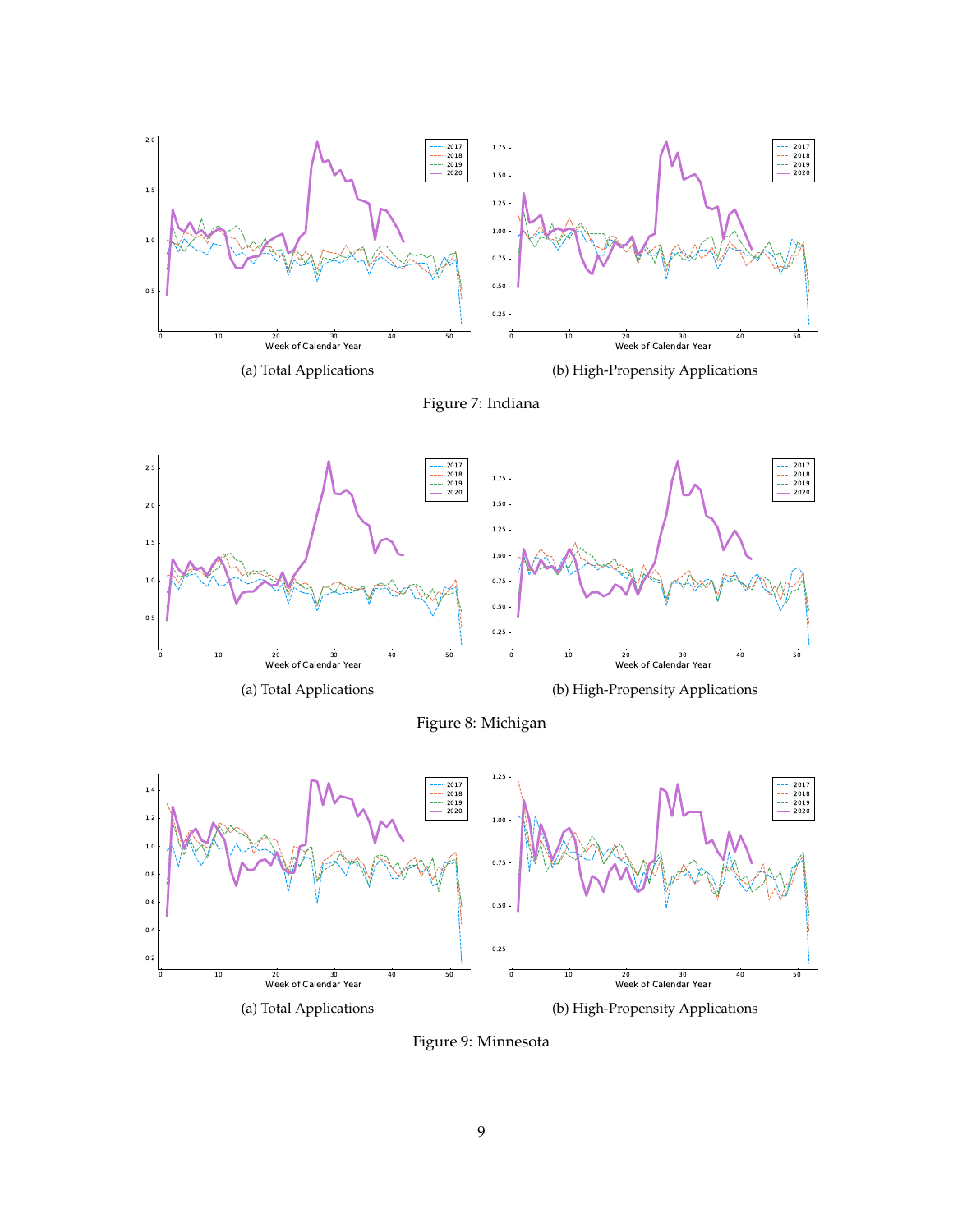<span id="page-10-1"></span><span id="page-10-0"></span>

## **B Cumulative Business Applications in Six Midwestern States**

Figure 11: Illinois